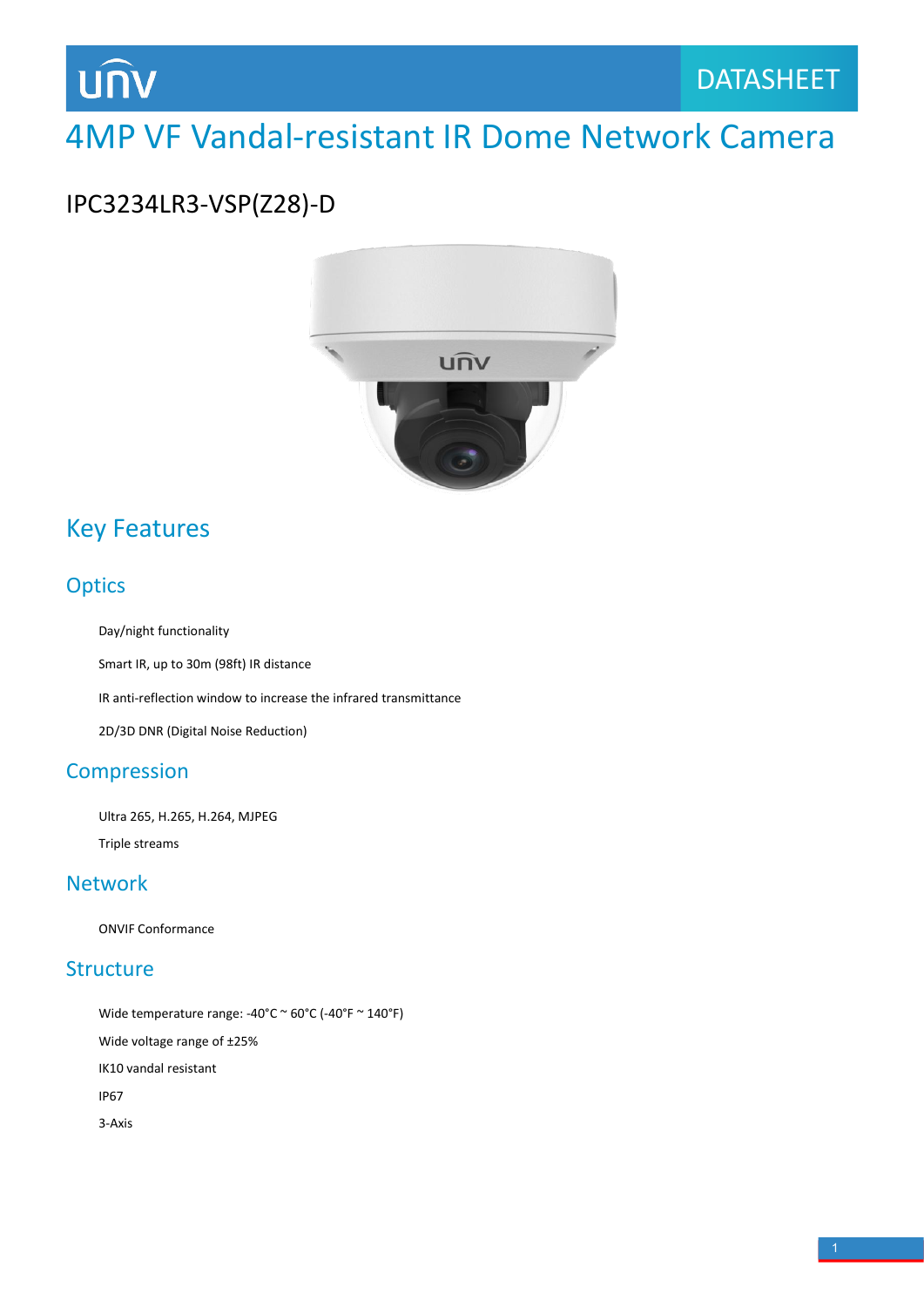# UNV

## Specifications

|                                                       | IPC3234LR3-VSP-D                                                                                               |               |      | IPC3234LR3-VSPZ28-D                       |  |               |  |              |  |
|-------------------------------------------------------|----------------------------------------------------------------------------------------------------------------|---------------|------|-------------------------------------------|--|---------------|--|--------------|--|
| Camera                                                |                                                                                                                |               |      |                                           |  |               |  |              |  |
| Sensor<br>1/3", 4.0 megapixel, progressive scan, CMOS |                                                                                                                |               |      |                                           |  |               |  |              |  |
| Lens                                                  | 2.8 ~ 12mm, manual zoom lens                                                                                   |               |      | 2.8 ~ 12mm, motorized zoom lens           |  |               |  |              |  |
| <b>DORI Distance</b>                                  | Lens (mm)                                                                                                      | Detect (m)    |      | Observe (m)                               |  | Recognize (m) |  | Identify (m) |  |
|                                                       | 2.8                                                                                                            | 63            | 25.2 |                                           |  | 12.6          |  | 6.3          |  |
|                                                       | 12                                                                                                             | 270           | 108  |                                           |  | 54            |  | 27           |  |
| Angle of View (H)                                     | $106.9^{\circ}$ ~ 28.4°                                                                                        |               |      |                                           |  |               |  |              |  |
| Angle of View (V)                                     | $55.3^{\circ} \approx 16.4^{\circ}$                                                                            |               |      |                                           |  |               |  |              |  |
| Angle of View (O)                                     | $138.9^{\circ} \approx 34.9^{\circ}$                                                                           |               |      |                                           |  |               |  |              |  |
| Adjustment angle                                      | Pan: 0° ~ 360°<br>Tilt: $0^{\circ}$ $\sim$ $80^{\circ}$                                                        |               |      | Rotate: $0^{\circ}$ $\sim$ 360 $^{\circ}$ |  |               |  |              |  |
| Shutter                                               | Auto/Manual, 1 ~ 1/100000s                                                                                     |               |      |                                           |  |               |  |              |  |
| Minimum Illumination                                  | Colour: 0.01Lux (F1.6, AGC ON)<br>OLux with IR                                                                 |               |      |                                           |  |               |  |              |  |
| Day/Night                                             | IR-cut filter with auto switch (ICR)                                                                           |               |      |                                           |  |               |  |              |  |
| Digital noise reduction                               | 2D/3D DNR                                                                                                      |               |      |                                           |  |               |  |              |  |
| IR Range                                              | Up to 30m (98ft) IR range                                                                                      |               |      |                                           |  |               |  |              |  |
| Defog                                                 | Digital Defog                                                                                                  |               |      |                                           |  |               |  |              |  |
| <b>WDR</b>                                            | <b>DWDR</b>                                                                                                    |               |      |                                           |  |               |  |              |  |
| Video                                                 |                                                                                                                |               |      |                                           |  |               |  |              |  |
| Video Compression                                     | Ultra 265, H.265, H.264, MJPEG                                                                                 |               |      |                                           |  |               |  |              |  |
| H.264 code profile                                    | Baseline profile, Main Profile                                                                                 |               |      |                                           |  |               |  |              |  |
| Frame Rate                                            | Main Stream: 4MP (2592*1520), Max 20fps;                                                                       |               |      |                                           |  |               |  |              |  |
|                                                       | Sub Stream: 720P (1280*720), Max 20fps;                                                                        |               |      |                                           |  |               |  |              |  |
|                                                       | Third Stream: D1 (704*576), Max 20fps                                                                          |               |      |                                           |  |               |  |              |  |
| <b>HLC</b>                                            | Supported                                                                                                      |               |      |                                           |  |               |  |              |  |
| BLC                                                   | Supported                                                                                                      |               |      |                                           |  |               |  |              |  |
| OSD                                                   | Up to 4 OSDs                                                                                                   |               |      |                                           |  |               |  |              |  |
| Privacy Mask                                          | Up to 4 areas                                                                                                  |               |      |                                           |  |               |  |              |  |
| ROI                                                   |                                                                                                                | Up to 2 areas |      |                                           |  |               |  |              |  |
| <b>Motion Detection</b>                               | Up to 4 areas                                                                                                  |               |      |                                           |  |               |  |              |  |
| <b>Network</b>                                        |                                                                                                                |               |      |                                           |  |               |  |              |  |
| Protocols                                             | IPv4, IGMP, ICMP, ARP, TCP, UDP, DHCP, RTP, RTSP, RTCP, DNS, DDNS, NTP, FTP, UPnP, HTTP, HTTPS, SMTP, SSL, QoS |               |      |                                           |  |               |  |              |  |
| Compatible Integration                                | ONVIF (Profile S, Profile G, Profile T), API                                                                   |               |      |                                           |  |               |  |              |  |
| Interface                                             |                                                                                                                |               |      |                                           |  |               |  |              |  |
| Network                                               | 1 RJ45 10M/100M Base-TX Ethernet                                                                               |               |      |                                           |  |               |  |              |  |
| Edge Storage                                          | MicroSD, up to 256GB                                                                                           |               |      |                                           |  |               |  |              |  |
| General                                               |                                                                                                                |               |      |                                           |  |               |  |              |  |
| Power                                                 | DC 12V±25%, PoE (IEEE 802.3af)                                                                                 |               |      |                                           |  |               |  |              |  |
|                                                       | Power consumption: Max 6W                                                                                      |               |      |                                           |  |               |  |              |  |
| Dimensions $(\emptyset \times H)$                     | $\Phi$ 148 x 111.3mm (Ø5.8" x 4.4")                                                                            |               |      |                                           |  |               |  |              |  |
| Weight                                                | 0.92kg (2.0lb)                                                                                                 |               |      |                                           |  |               |  |              |  |